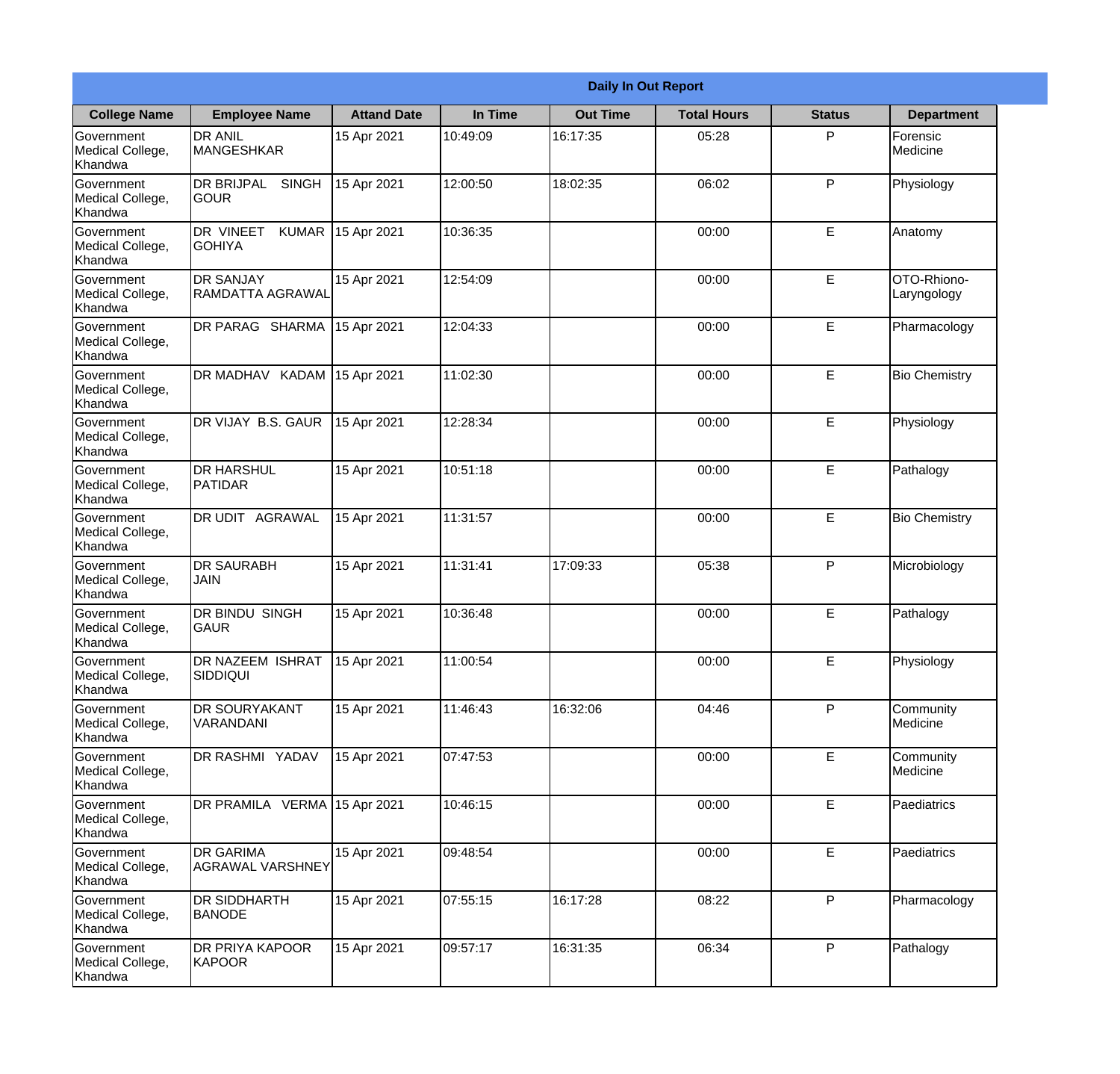| <b>Designation</b>                  | Category      |
|-------------------------------------|---------------|
| Assistant Professor   Para Clinical |               |
| Demonstrator/Tutor   Non Clinical   |               |
| Professor                           | Non Clinical  |
| Professor                           | Clinical      |
| Professor                           | Para Clinical |
| Assistant Professor                 | Non Clinical  |
| Associate Professor Non Clinical    |               |
| Assistant Professor   Para Clinical |               |
| Associate Professor Non Clinical    |               |
| Associate Professor Para Clinical   |               |
| Associate Professor   Para Clinical |               |
| Professor                           | Non Clinical  |
| Demonstrator/Tutor   Para Clinical  |               |
| Assistant Professor                 | Para Clinical |
| Professor                           | Clinical      |
| Associate Professor Clinical        |               |
| Associate Professor   Para Clinical |               |
| Demonstrator/Tutor   Para Clinical  |               |

**Daily In Out Report**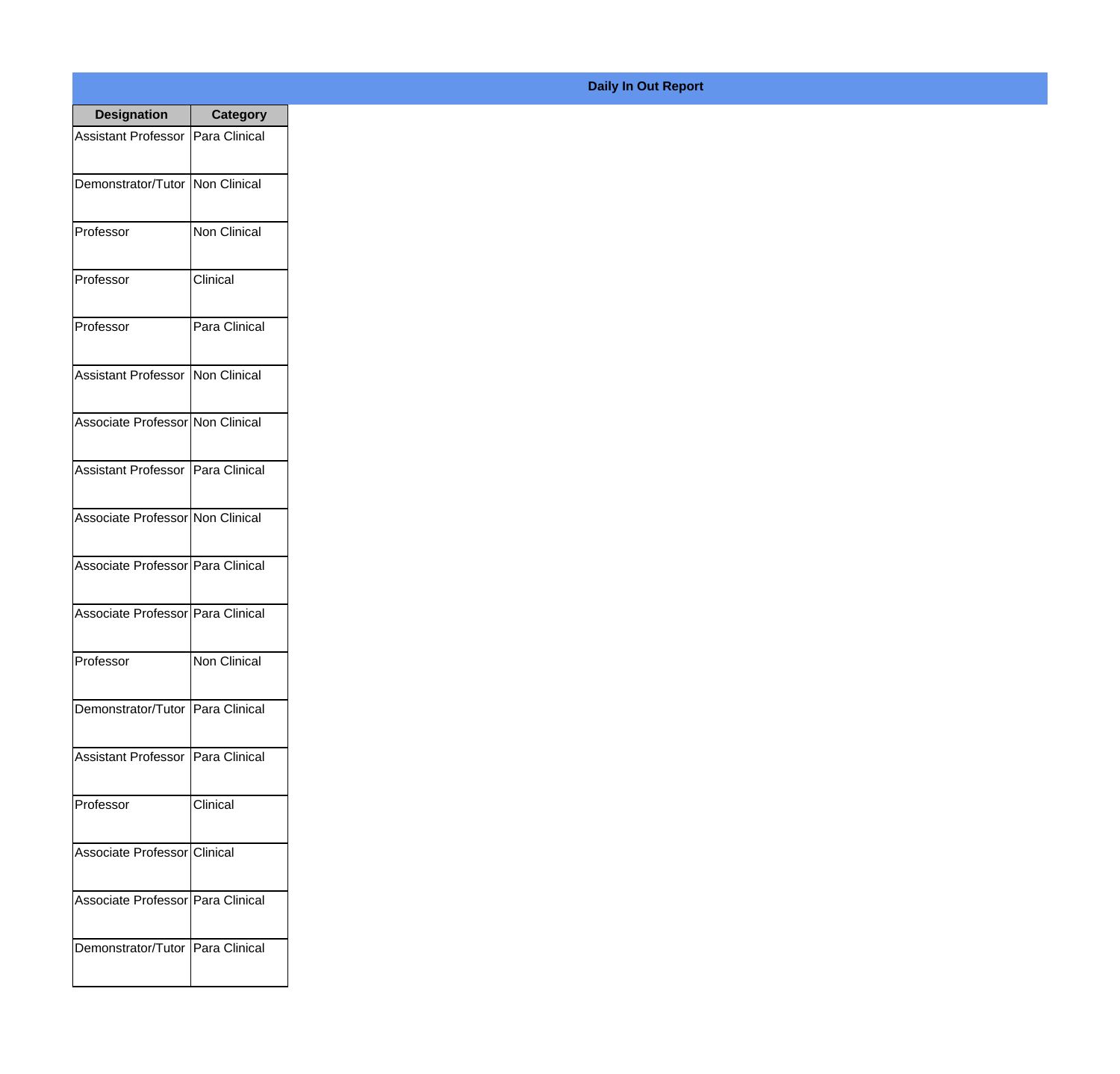|                                                  |                                                       |             |          |          | <b>Daily In Out Report</b> |   |                             |
|--------------------------------------------------|-------------------------------------------------------|-------------|----------|----------|----------------------------|---|-----------------------------|
| <b>Government</b><br>Medical College,<br>Khandwa | <b>DR SAPNA</b><br><b>MAHESHRAM</b>                   | 15 Apr 2021 | 10:20:17 |          | 00:00                      | E | Community<br>Medicine       |
| Government<br>Medical College,<br>Khandwa        | <b>DR SEEMA</b><br><b>SUDHAKARRAO</b><br>ISUTAY       | 15 Apr 2021 | 11:48:06 |          | 00:00                      | E | Forensic<br>Medicine        |
| <b>Government</b><br>Medical College,<br>Khandwa | <b>DR NISHA</b><br><b>KAITHWAS</b>                    | 15 Apr 2021 | 10:17:42 | 15:54:06 | 05:37                      | P | Psychiatry                  |
| Government<br>Medical College,<br>Khandwa        | <b>DR ANANT</b><br><b>TUKARAM PAWAR</b>               | 15 Apr 2021 | 10:26:09 |          | 00:00                      | E | Community<br>Medicine       |
| Government<br>Medical College,<br>Khandwa        | <b>DR RAJU</b>                                        | 15 Apr 2021 | 09:37:17 |          | 00:00                      | E | Forensic<br>Medicine        |
| Government<br>Medical College,<br>Khandwa        | DR AJAY GANGJI                                        | 15 Apr 2021 | 12:46:00 |          | 00:00                      | E | <b>General Surgery</b>      |
| <b>Government</b><br>Medical College,<br>Khandwa | IDR HIMANSHU<br><b>MATHUR</b>                         | 15 Apr 2021 | 16:11:05 |          | 00:00                      | E | <b>General Medicine</b>     |
| Government<br>Medical College,<br>Khandwa        | <b>DR ASHOK</b><br><b>BHAUSAHEB NAJAN</b>             | 15 Apr 2021 | 10:36:00 |          | 00:00                      | E | Forensic<br>Medicine        |
| Government<br>Medical College,<br>Khandwa        | <b>DR NITESHKUMAR</b><br>KISHORILAL<br><b>RATHORE</b> | 15 Apr 2021 | 09:58:04 | 16:42:02 | 06:44                      | P | Pharmacology                |
| Government<br>Medical College,<br>Khandwa        | <b>DR NISHA MANDLOI</b><br><b>PANWAR</b>              | 15 Apr 2021 | 10:22:04 |          | 00:00                      | E | Obstetrics &<br>Gynaecology |
| Government<br>Medical College,<br><b>Khandwa</b> | <b>DR NANDINI DIXIT</b>                               | 15 Apr 2021 | 13:32:06 |          | 00:00                      | E | Paediatrics                 |
| Government<br>Medical College,<br>Khandwa        | <b>DR JITENDRA</b><br><b>AHIRWAR</b>                  | 15 Apr 2021 | 11:05:24 |          | 00:00                      | E | Pathalogy                   |
| Government<br>Medical College,<br>Khandwa        | <b>DR MUKTESHWARI</b><br><b>GUPTA</b>                 | 15 Apr 2021 | 11:24:58 | 16:34:49 | 05:10                      | P | Pharmacology                |
| Government<br>Medical College,<br>Khandwa        | DR YASHPAL RAY                                        | 15 Apr 2021 | 15:11:32 |          | 00:00                      | E | Anatomy                     |